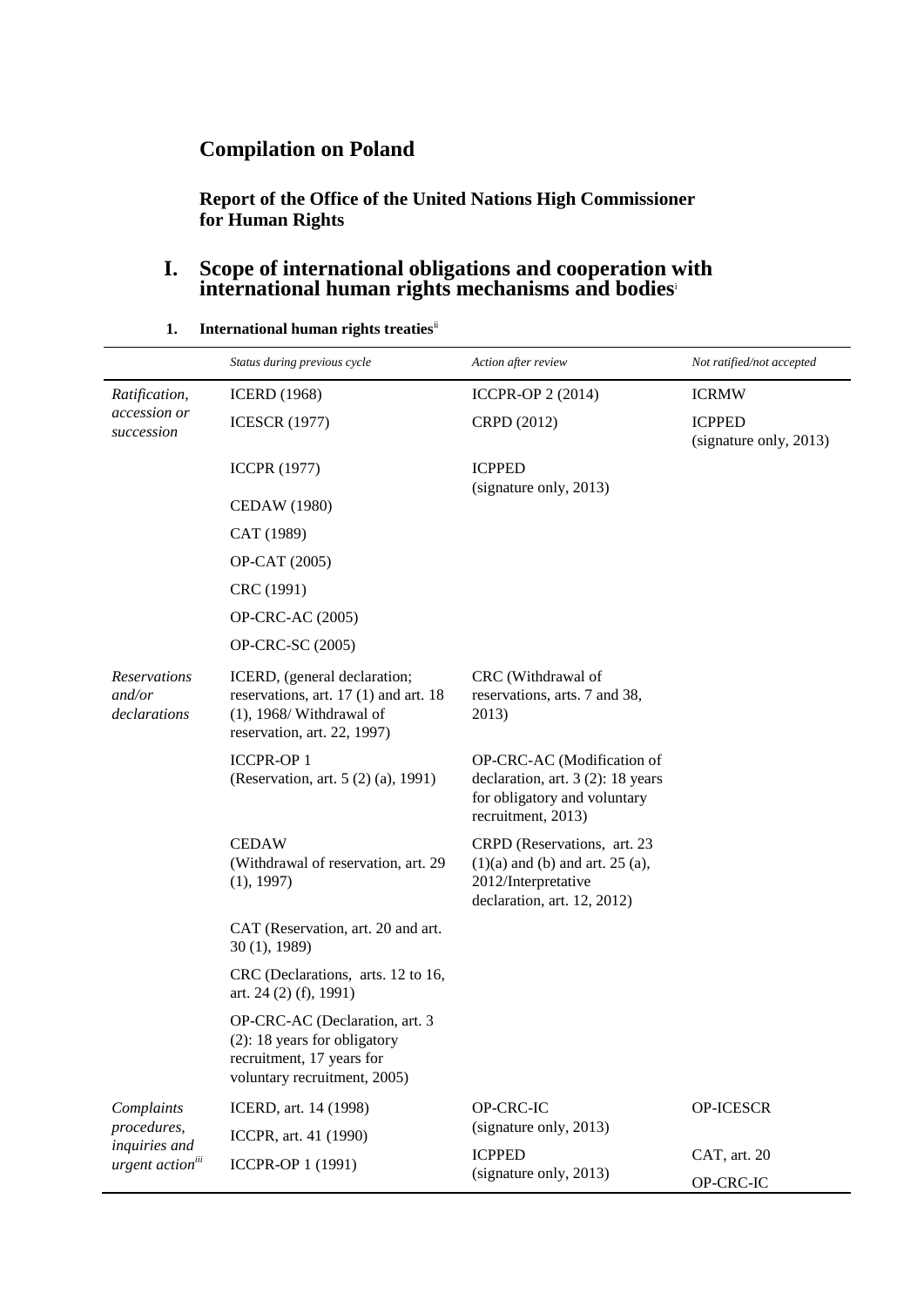| Status during previous cycle | Action after review | Not ratified/not accepted               |
|------------------------------|---------------------|-----------------------------------------|
| OP-CEDAW, art. 8 (2003)      |                     | (signature only, 2013)                  |
| CAT, arts. 21 and 22 (1993)  |                     | <b>ICRMW</b>                            |
|                              |                     | <b>OP-CRPD</b>                          |
|                              |                     | <b>ICPPED</b><br>(signature only, 2013) |

#### **2. Other main relevant international instruments**iv

|                                             | Status during previous cycle                                                                         | Action after review | Not ratified                                     |
|---------------------------------------------|------------------------------------------------------------------------------------------------------|---------------------|--------------------------------------------------|
| Ratification,<br>accession or<br>succession | Convention on the Prevention and<br>Punishment of the Crime of Genocide                              |                     |                                                  |
|                                             | Rome Statute of the International<br>Criminal Court                                                  |                     |                                                  |
|                                             | Palermo Protocol <sup>v</sup>                                                                        |                     |                                                  |
|                                             | Conventions on refugees <sup>vi</sup>                                                                |                     | Conventions on statelessness <sup>vii</sup>      |
|                                             | Geneva Conventions of 12 August<br>1949 and Additional Protocols I and II<br>and III <sup>viii</sup> |                     |                                                  |
|                                             | ILO fundamental conventions ix                                                                       |                     |                                                  |
|                                             |                                                                                                      |                     | ILO Conventions Nos. 169 and<br>189 <sup>x</sup> |
|                                             | Convention against Discrimination in<br>Education                                                    |                     |                                                  |

# **II. Cooperation with human rights mechanisms**

## **A. Cooperation with treaty bodies**

### **1. Reporting status**

| Treaty body                                                           | Concluding<br><i>observations included</i><br>in previous review | Latest report<br>submitted<br>since previous<br>review | Latest concluding<br>observations | Reporting status                                                  |
|-----------------------------------------------------------------------|------------------------------------------------------------------|--------------------------------------------------------|-----------------------------------|-------------------------------------------------------------------|
| Committee on the<br>Elimination of<br>Racial<br><i>Discrimination</i> | August 2009                                                      | 2012                                                   | February 2013                     | Combined twenty-second to<br>twenty-fourth reports due in<br>2018 |
| Committee on<br>Economic, Social<br>and Cultural<br>Rights            | November 2009                                                    | 2015                                                   | October 2016                      | Seventh periodic report due 2021                                  |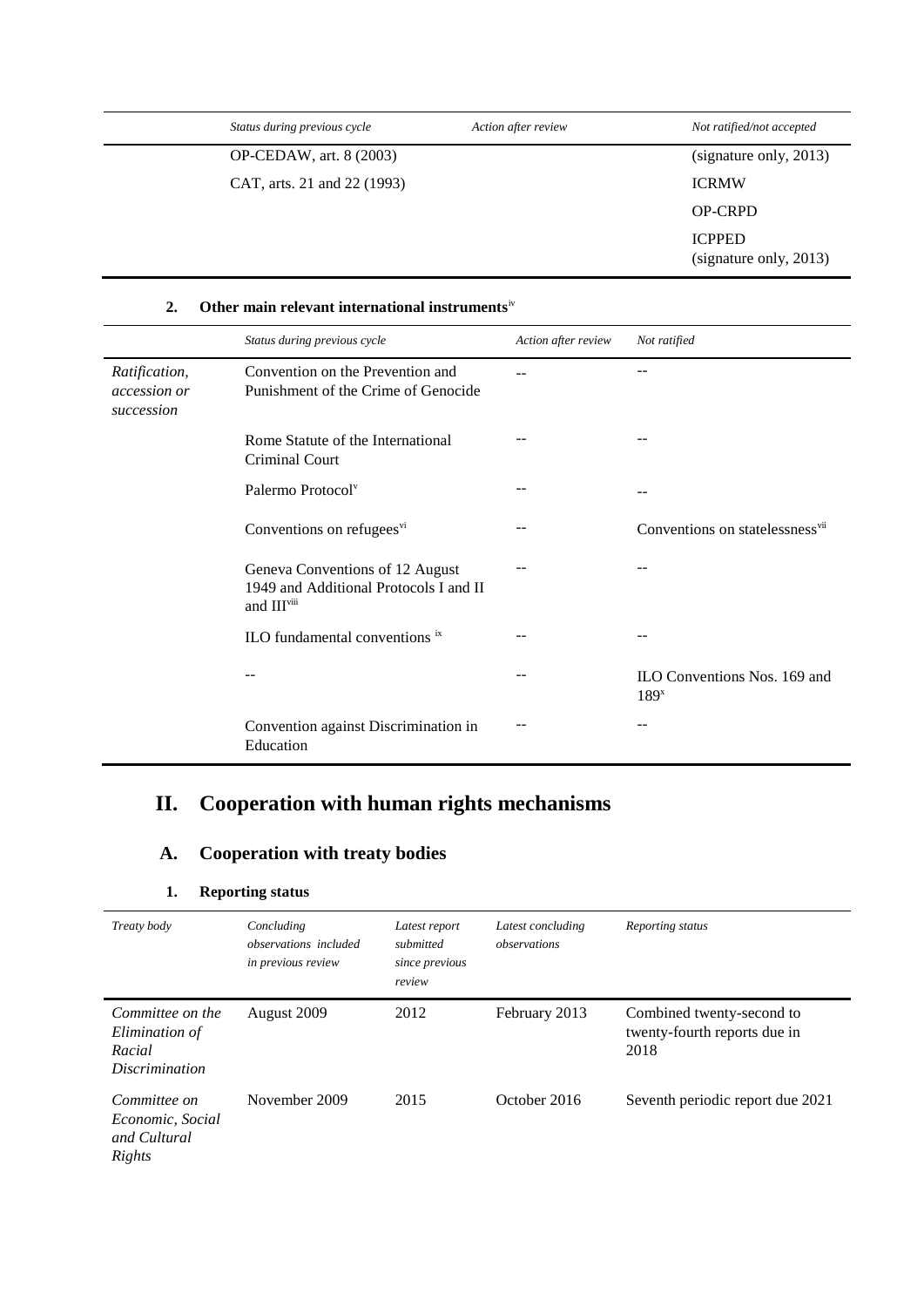| Treaty body                                                                  | Concluding<br>observations included<br>in previous review | Latest report<br>submitted<br>since previous<br>review | Latest concluding<br>observations | Reporting status                                 |
|------------------------------------------------------------------------------|-----------------------------------------------------------|--------------------------------------------------------|-----------------------------------|--------------------------------------------------|
| Human Rights<br>Committee                                                    | October 2010                                              | 2015                                                   | October 2016                      | Eighth periodic report due 2021                  |
| Committee on the<br>Elimination of<br><i>Discrimination</i><br>against Women |                                                           | 2012                                                   | November 2014                     | Ninth report due in 2018                         |
| Committee<br><i>against Torture</i>                                          |                                                           | 2012                                                   | November 2013                     | Seventh report due 2017                          |
| Committee on the<br>Rights of the<br>Child                                   | October 2009<br>(to OP-CRC-AC<br>and OP-CRC-SC)           | 2012                                                   | October 2015                      | Combined fifth to sixth reports<br>due in $2020$ |
| Committee on the<br><b>Rights of Persons</b><br>with Disabilities            |                                                           | 2014                                                   |                                   | Initial report pending<br>consideration          |

### **2. Responses to specific follow-up requests by treaty bodies**

| <b>Concluding observations</b>                                        |        |                                                                                                                                                                                                                                              |                                                                                      |
|-----------------------------------------------------------------------|--------|----------------------------------------------------------------------------------------------------------------------------------------------------------------------------------------------------------------------------------------------|--------------------------------------------------------------------------------------|
| Treaty body                                                           | Due in | Subject matter                                                                                                                                                                                                                               | Submitted in                                                                         |
| Committee on the<br>Elimination of<br>Racial<br>Discrimination        | 2014   | Human Rights Defender; Hate discourse<br>and crimes; Situation of the Roma<br>community. <sup>xi</sup>                                                                                                                                       | $2015xy$ Further information<br>requested in next periodic<br>report. <sup>xvi</sup> |
| <b>HR</b> Committee                                                   | 2011   | Domestic violence; access to<br>reproductive health; detention of<br>foreigners. <sup>xii</sup>                                                                                                                                              | 2012. <sup>xvii</sup> Follow-up dialogue<br>ongoing. <sup>xviii</sup>                |
| Committee on the<br>Elimination of<br>Discrimination<br>against Women | 2016   | Strengthening the Government<br>Plenipotentiary for Equal Treatment;<br>amend the Electoral Act and adopt<br>temporary special measures. <sup>xiii</sup>                                                                                     |                                                                                      |
| Committee<br>against Torture                                          | 2014   | Legal safeguards; investigations into<br>reports of torture or ill-treatment;<br>prosecuting suspects and sanctioning<br>perpetrators of torture or ill-treatment;<br>remedies and redress; protection for<br>asylum seekers. <sup>xiv</sup> | 2014. <sup>xix</sup> Further information<br>requested. xx                            |

## **B.** Cooperation with special procedures<sup>xxi</sup>

|                     | Status during previous cycle                                                  | Current status                                             |
|---------------------|-------------------------------------------------------------------------------|------------------------------------------------------------|
| Standing invitation | Yes                                                                           | Yes                                                        |
| Visits undertaken   | Visit of the Special Rapporteur on the right to<br>health (5 to 11 May 2009); | Special Rapporteur on the<br>right to food (18 to 25 April |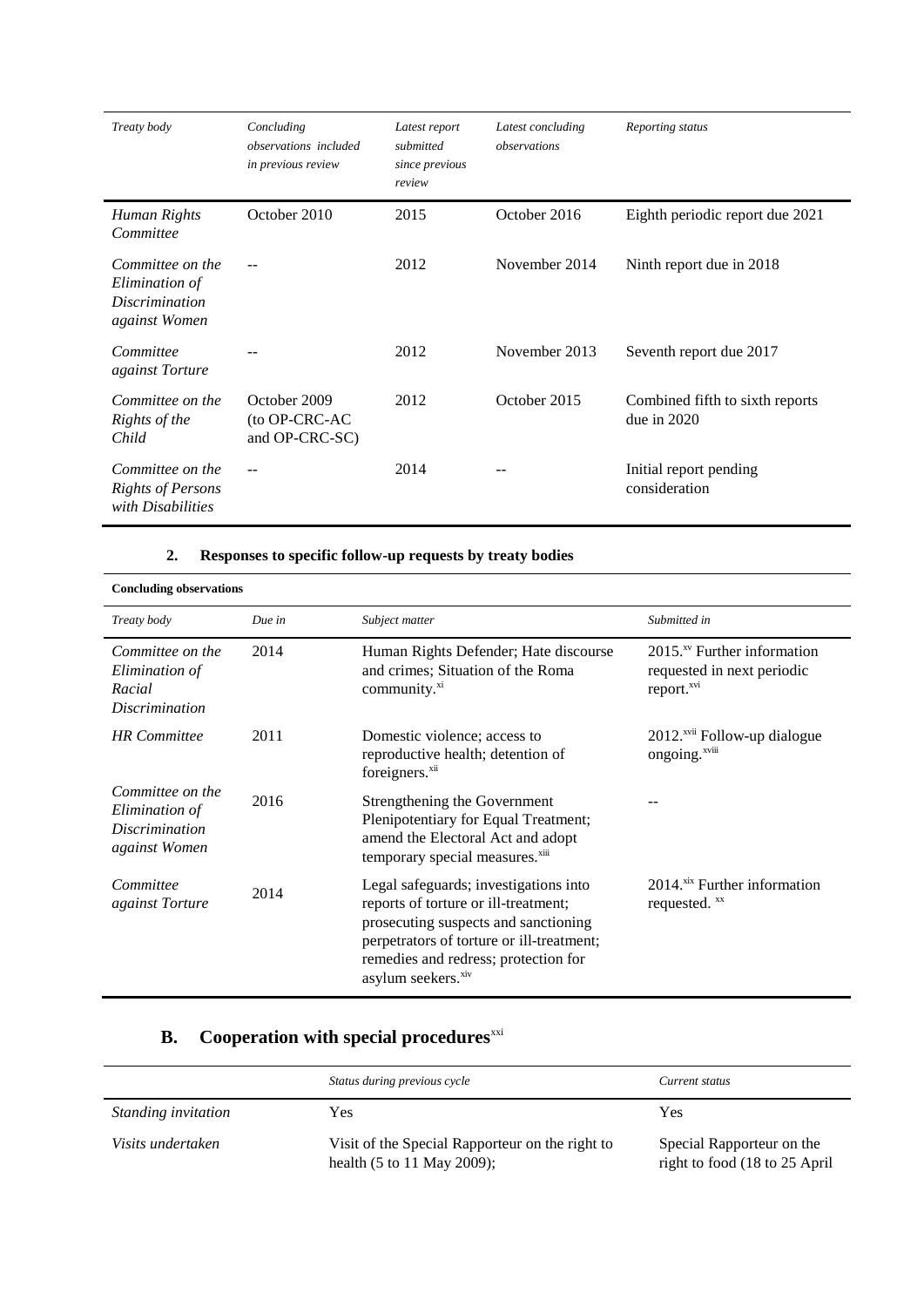|                                                          | Status during previous cycle                                                                             | Current status         |
|----------------------------------------------------------|----------------------------------------------------------------------------------------------------------|------------------------|
|                                                          | Special Rapporteur on trafficking in persons (24)<br>to 29 May 2009); <sup>xxii</sup>                    | $2016$ <sup>xxiv</sup> |
|                                                          | Special Rapporteur on toxic waste (25 to 31)<br>May 2009) <sup>xxiii</sup>                               |                        |
| Visits agreed to in principle                            | None                                                                                                     |                        |
| <i>Visits requested</i>                                  | None                                                                                                     |                        |
| Responses to letters of<br>allegation and urgent appeals | During the period under review, 2communications were sent. The Government<br>replied to 1 communication. |                        |

#### **C.** Status of national human rights institutions<sup>xxv</sup>

1

| National human rights institution           | Status during previous cycle | Status during present cycle <sup>xxvi</sup> |
|---------------------------------------------|------------------------------|---------------------------------------------|
| Office of the Commissioner for Human Rights | A(2007)                      | $A(2007)^{xxvii}$                           |

|                                                                                                     | Unless indicated otherwise, the status of ratification of instruments listed in the table may be                 |  |  |
|-----------------------------------------------------------------------------------------------------|------------------------------------------------------------------------------------------------------------------|--|--|
| found on the official website of the United Nations Treaty Collection database, Office of           |                                                                                                                  |  |  |
| Legal Affairs of the United Nations Secretariat, http://treaties.un.org/. Please also refer to the  |                                                                                                                  |  |  |
|                                                                                                     | United Nations compilation on Poland from the previous cycle (A/HRC/WG.6/13/POL/2).                              |  |  |
| <sup>ii</sup> The following abbreviations have been used in the universal periodic review document: |                                                                                                                  |  |  |
| <b>ICERD</b>                                                                                        | International Convention on the Elimination of All Forms of Racial                                               |  |  |
|                                                                                                     | Discrimination                                                                                                   |  |  |
| <b>ICESCR</b>                                                                                       | International Covenant on Economic, Social and Cultural Rights                                                   |  |  |
| <b>OP-ICESCR</b>                                                                                    | <b>Optional Protocol to ICESCR</b>                                                                               |  |  |
| <b>ICCPR</b>                                                                                        | International Covenant on Civil and Political Rights                                                             |  |  |
| <b>ICCPR-OP1</b>                                                                                    | Optional Protocol to ICCPR                                                                                       |  |  |
| <b>ICCPR-OP2</b>                                                                                    | Second Optional Protocol to ICCPR, aiming at the abolition of the death penalty                                  |  |  |
| <b>CEDAW</b>                                                                                        | Convention on the Elimination of All Forms of Discrimination against Women                                       |  |  |
| <b>OP-CEDAW</b>                                                                                     | Optional Protocol to CEDAW                                                                                       |  |  |
| <b>CAT</b>                                                                                          | Convention against Torture and Other Cruel, Inhuman or Degrading Treatment or                                    |  |  |
|                                                                                                     | Punishment                                                                                                       |  |  |
| OP-CAT                                                                                              | Optional Protocol to CAT                                                                                         |  |  |
| <b>CRC</b>                                                                                          | Convention on the Rights of the Child                                                                            |  |  |
| OP-CRC-AC                                                                                           | Optional Protocol to CRC on the involvement of children in armed conflict                                        |  |  |
| OP-CRC-SC                                                                                           | Optional Protocol to CRC on the sale of children, child prostitution and child<br>pornography                    |  |  |
| OP-CRC-IC                                                                                           | Optional Protocol to CRC on a communications procedure                                                           |  |  |
| <b>ICRMW</b>                                                                                        | International Convention on the Protection of the Rights of All Migrant Workers<br>and Members of Their Families |  |  |
| <b>CRPD</b>                                                                                         | Convention on the Rights of Persons with Disabilities                                                            |  |  |
| <b>OP-CRPD</b>                                                                                      | Optional Protocol to CRPD                                                                                        |  |  |
| <b>ICPPED</b>                                                                                       | International Convention for the Protection of All Persons from Enforced                                         |  |  |
|                                                                                                     | Disappearance                                                                                                    |  |  |
|                                                                                                     | Individual complaints: ICCPR-OP 1, art. 1; OP-CEDAW, art. 1; OP-CRPD, art. 1; OP-                                |  |  |

- ICESCR, art. 1; OP-CRC-IC, art. 5; ICERD, art. 14; CAT, art. 22; ICRMW, art. 77; and ICPPED, art. 31. Inquiry procedure: OP-CEDAW, art. 8; CAT, art. 20; ICPPED, art. 33; OP-CRPD, art. 6; OP-ICESCR, art. 11; and OP-CRC-IC, art. 13. Inter-State complaints: ICCPR, art. 41; ICRMW, art. 76; ICPPED, art. 32; CAT, art. 21; OP-ICESCR, art. 10; and OP-CRC-IC, art. 12. Urgent action: ICPPED, art. 30.
- iv Information relating to other relevant international human rights instruments, including regional instruments, may be found in the pledges and commitments undertaken by Poland before the Human Rights Council, as contained in the note verbale dated April 2006 sent by the Permanent Mission of Poland to the United Nations addressed to the President of the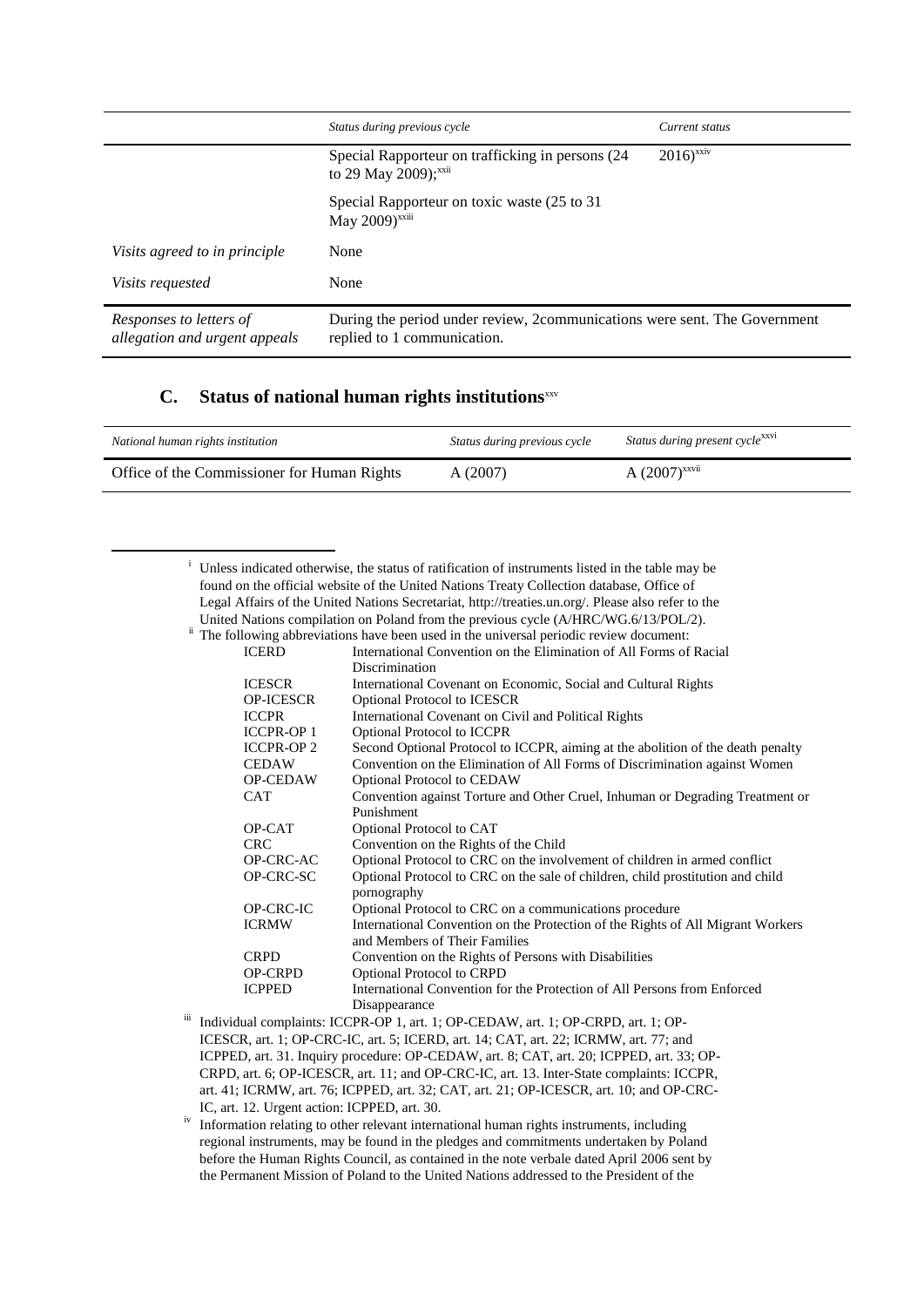General Assembly. See at

1

file:///F:/27th%20session%20updated/Poland/UPR%202nd%20cycle%20documents/Compila tion.pdf.

- v Protocol to Prevent, Suppress and Punish Trafficking in Persons, Especially Women and Children, supplementing the United Nations Convention against Transnational Organized Crime.
- 1951 Convention relating to the Status of Refugees and its 1967 Protocol.
- <sup>vii</sup> 1954 Convention relating to the Status of Stateless Persons and 1961 Convention on the Reduction of Statelessness.
- viii Geneva Convention for the Amelioration of the Condition of the Wounded and Sick in Armed Forces in the Field (First Convention); Geneva Convention for the Amelioration of the Condition of Wounded, Sick and Shipwrecked Members of Armed Forces at Sea (Second Convention); Geneva Convention relative to the Treatment of Prisoners of War (Third Convention); Geneva Convention relative to the Protection of Civilian Persons in Time of War (Fourth Convention); Protocol Additional to the Geneva Conventions of 12 August 1949, and relating to the Protection of Victims of International Armed Conflicts (Protocol I); Protocol Additional to the Geneva Conventions of 12 August 1949, and relating to the Protection of Victims of Non-International Armed Conflicts (Protocol II); Protocol Additional to the Geneva Conventions of 12 August 1949, and relating to the Adoption of an Additional Distinctive Emblem (Protocol III). For the official status of ratifications, see International Committee of the Red Cross, www.icrc.org/IHL.
- <sup>ix</sup> International Labour Organization (ILO) Forced Labour Convention, 1930 (No. 29); Freedom of Association and Protection of the Right to Organise Convention, 1948 (No. 87); Right to Organise and Collective Bargaining Convention, 1949 (No. 98); Equal Remuneration Convention, 1951 (No. 100); Abolition of Forced Labour Convention, 1957 (No. 105); Discrimination (Employment and Occupation) Convention, 1958 (No. 111); Minimum Age Convention, 1973 (No. 138); Worst Forms of Child Labour Convention, 1999 (No. 182).
- x ILO Indigenous and Tribal Peoples Convention, 1989 (No. 169), and Domestic Workers Convention, 2011 (No. 189).
- xi CERD/C/POL/CO/20-21, para. 20.
- xii CCPR/C/POL/CO/6, para. 26.
- xiii CEDAW/C/POL/CO/7-8, para. 49.
- xiv CAT/C/POL/CO/5-6, para. 29.
- xv CERD/C/POL/CO/20-21/Add.1.
- <sup>xvi</sup> Letter from CERD to Deputy Permanent Representative of Poland to the United Nations Office Geneva, dated 28 August 2015, available from [http://tbinternet.ohchr.org/Treaties/CERD/Shared%20Documents/POL/INT\\_CERD\\_FUL\\_P](http://tbinternet.ohchr.org/Treaties/CERD/Shared%20Documents/POL/INT_CERD_FUL_POL_21645_E.pdf) [OL\\_21645\\_E.pdf](http://tbinternet.ohchr.org/Treaties/CERD/Shared%20Documents/POL/INT_CERD_FUL_POL_21645_E.pdf) (accessed on 22 August 2016).
- xvii A/69/40 (Vol. I), page 337.
- $x$ <sup>viii</sup> A/69/40 (Vol. I), pages 336 337 and Letter of the HR Committee to the Permanent Representative of Poland, dated 12 November 2012, available from [http://tbinternet.ohchr.org/Treaties/CCPR/Shared%20Documents/POL/INT\\_CCPR\\_FUL\\_PO](http://tbinternet.ohchr.org/Treaties/CCPR/Shared%20Documents/POL/INT_CCPR_FUL_POL_12235_E.pdf) [L\\_12235\\_E.pdf](http://tbinternet.ohchr.org/Treaties/CCPR/Shared%20Documents/POL/INT_CCPR_FUL_POL_12235_E.pdf) (accessed 22 August 2016).
- $x$ ix CAT/C/POL/CO/5-6/Add.1.
- <sup>xx</sup> Letter of the CAT to the Permanent Representative of Poland, dated 29 August 2016, available from

http://tbinternet.ohchr.org/Treaties/CAT/Shared%20Documents/POL/INT\_CAT\_FUL\_POL\_ 25021\_E.pdf.

- <sup>xxi</sup> For the titles of special procedure mandate holders, see
- http://www.ohchr.org/EN/HRBodies/SP/Pages/Welcomepage.aspx.

 $xxi$  A/HRC/14/32/Add.3.

 $x$ xiii  $A/HRC/18/31/Add.2$ .

 $xxiv$  A/HRC/34/48/Add.1.

xxv According to article 5 of the rules of procedure of the Global Alliance of National Human Rights Institutions (GANHRI), the classifications for accreditation used by the Sub-Committee are: A: voting member (fully in compliance with each of the Paris Principles); B: non-voting member (not fully in compliance with each of the Paris Principles or insufficient information provided to make a determination); and C: no status (not in compliance with the Paris Principles).